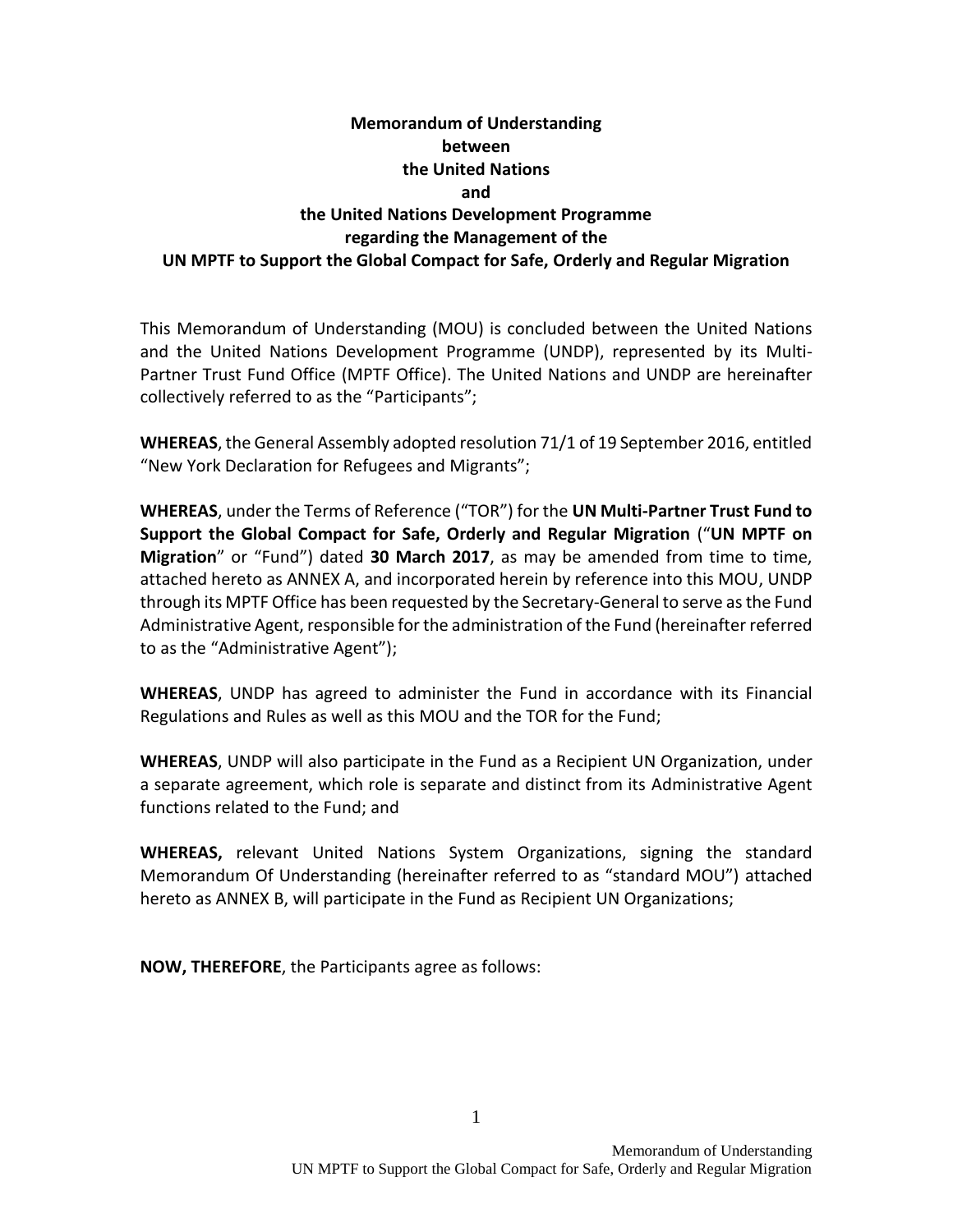# **Section I**

# **The Responsibilities of Fund Advisory Committee and the Administrative Agent**

#### **Responsibilities of the Fund Advisory Committee**

1. The Fund Advisory Committee will be chaired by Special Representative of the Secretary-General (SRSG) for International Migration (the "Chair"). The International Organization for Migration (IOM), as the global lead agency on migration and a member of the Advisory Committee, will support and advise the Chair of the Advisory Committee on the strategic direction of the Fund.

- 2. The responsibilities of the Fund Advisory Committee include**:** 
	- (a) Guidance to the Chair on the oversight of the Fund and mobilization of its resources in accordance with the TOR;
	- (b) Advising the Chair on project proposals, after technical review undertaken by the Fund Secretariat and making recommendations on funding decisions.
	- (c) Receipt and review of the periodic and annual progress narrative and financial reports prepared by the Fund Secretariat and the Administrative Agent.

## **Responsibilities of the Administrative Agent**

3. UNDP, through its MPTF Office, will serve as Administrative Agent for the Fund in accordance with its Financial Regulations and Rules, the TOR and the terms and conditions set out in this MOU. In case of any conflict between this MOU and the TOR, the MOU will prevail. The Administrative Agent agrees to assume this responsibility on the understanding that Recipient UN Organizations (United Nations, its funds and programmes and specialized agencies) receiving funds from the Fund assume full programmatic and financial accountability for the funds disbursed to them by the Administrative Agent.

4. The Administrative Agent will be accountable for effective and impartial fiduciary management and financial reporting, and on behalf of the Recipient UN Organizations, the Administrative Agent will:

(a) Receive contributions from donors that wish to provide financial support to the Fund;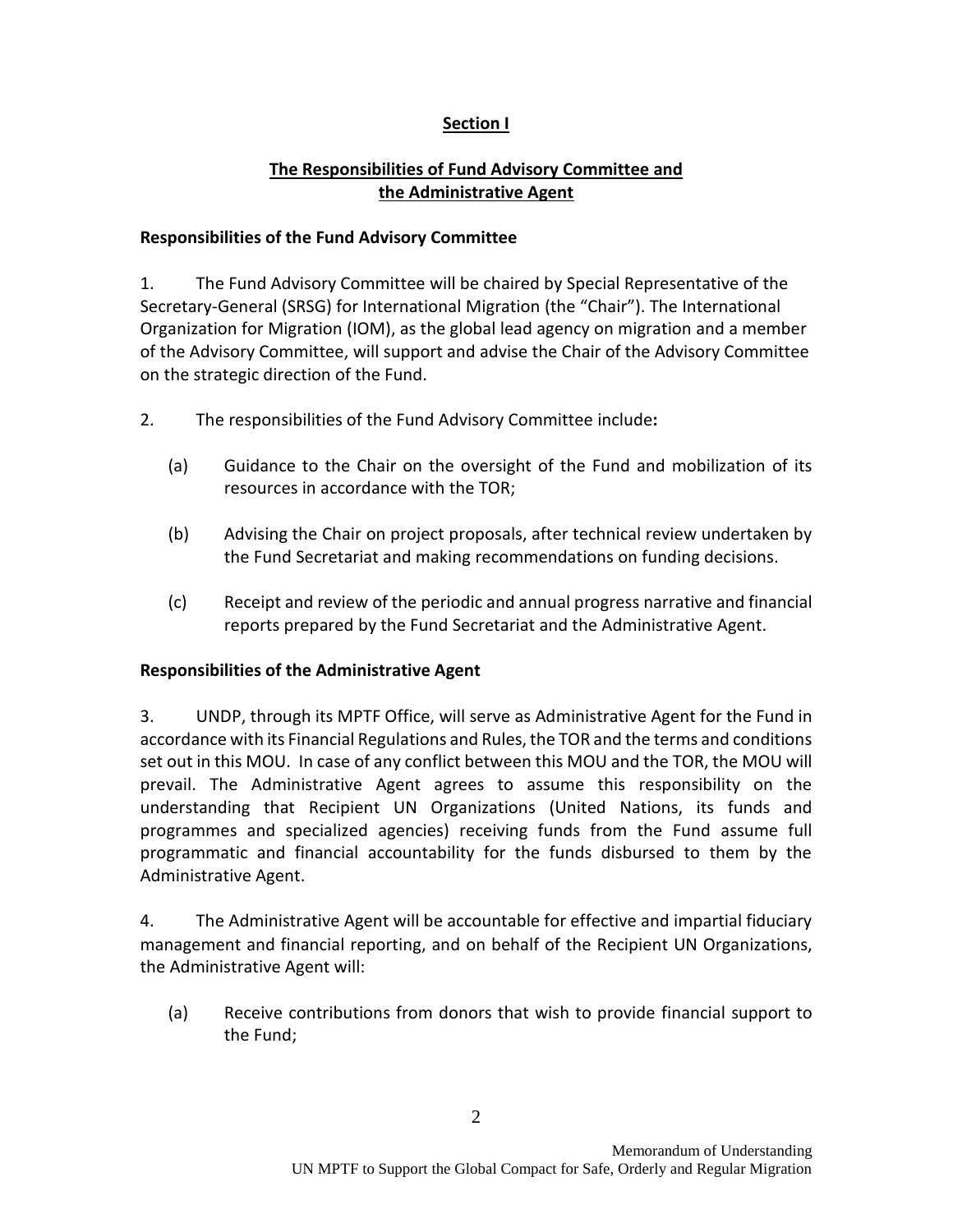- (b) Administer such funds received, in accordance with this Memorandum of Understanding and the Administrative Arrangement (as defined below in paragraph 6 of this Section) including the provisions relating to winding up the Fund Account and related matters;
- (c) Conclude a standard MOU with each Recipient UN Organization wishing to support the implementation of activities for which they will receive funds from the Fund, incorporating this Memorandum of Understanding and the Terms of Reference;
- (d) Subject to availability of funds, disburse such funds to each of the Recipient UN Organizations in accordance with the funding decisions of the Chair made on the advice of the Advisory Committee, taking into account the budget set out in the approved programmatic document<sup>1</sup>.
- (e) Ensure consolidation of statements and reports, based on submissions provided by each Recipient UN Organization, as set forth in the TOR, and provide these to each donor, that has contributed to the Fund and to the Advisory Committee;
- (f) Provide final reporting, including notification that the Fund has been operationally completed, in accordance with Section III below;
- (g) Disburse funds to any Recipient UN Organization for any additional costs of the tasks that the Chair may decide to allocate, on the advice of the Advisory Committee in accordance with the TOR.

5. The United Nations may request any of the Recipient UN Organizations, to perform additional tasks in support of the Fund not related to the Administrative Agent functions detailed in Section I, paragraph 4 above and subject to the availability of funds. Costs for such tasks will be agreed in advance and with the approval of the Chair be charged to the Fund as direct costs.

6. The Administrative Agent will enter into a Standard Administrative Arrangement, in the form attached hereto as ANNEX C (hereinafter referred to as an "Administrative Arrangement"), with each donor that wishes to provide financial support to the Fund. The Administrative Agent will ensure the posting of a copy of the template Administrative Arrangement, as well as information on donor contributions, on the website of the Administrative Agent [\(http://mptf.undp.org\)](http://mptf.undp.org/).

 $\overline{a}$ 

<sup>3</sup>  $<sup>1</sup>$  As used in this document, an approved programmatic document refers to an annual work plan or a</sup> programme/project document, etc., which is reviewed by the Advisory Committee and approved by the Chair for fund allocation purposes.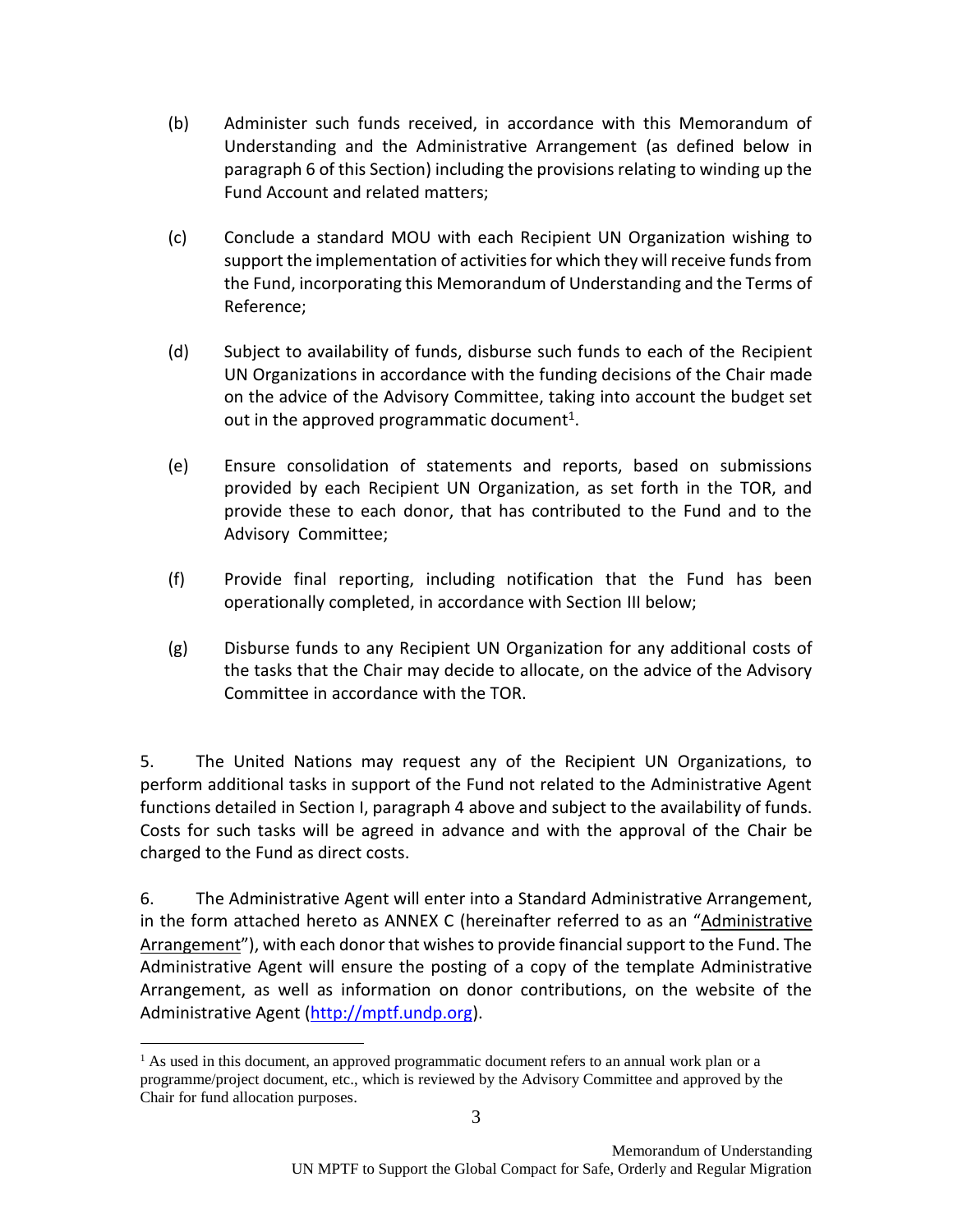7. The Administrative Agent will be entitled to allocate an administrative fee of one percent (1%) of the amount contributed by each donor signing an Administrative Arrangement, to meet the Administrative Agent's costs of performing the Administrative Agent's functions described in this Memorandum of Understanding.

8. Where the Administrative Agent is also a Recipient UN Organization, a clear delineation, including distinct reporting lines and an accountability framework, will be established and maintained within the organization designated as the Administrative Agent between its functions as an Administrative Agent and its functions as a Recipient UN Organization.

9. The Administrative Agent will be entitled to charge to the Fund a direct cost charge in an amount(s) consistent with then-current UNDG guidance to cover the cost of continuing to render Administrative Agent functions if and when the United Nations agrees to extend the Fund beyond the End Date with no further contribution(s) to the Fund.

# **Section II Financial Matters**

# **The Administrative Agent**

1. The Administrative Agent will establish a separate ledger account under its financial regulations and rules for the receipt and administration of the funds received pursuant to the Administrative Arrangement (hereinafter referred to as the "Fund Account"). The Fund Account will be administered by the Administrative Agent in accordance with the regulations, rules, policies and procedures applicable to it, including those relating to interest.

2. The Administrative Agent will not absorb gains or losses on currency exchanges which will increase or decrease the funds available for disbursements to Recipient UN Organizations.

3. Subject to the availability of funds, the Administrative Agent will make disbursements from the Fund Account in accordance with decisions of the Chair made on the advice of the Advisory Committee, in line with the budget set forth in the approved programmatic document. The disbursements will consist of direct and indirect costs as set out in the budget.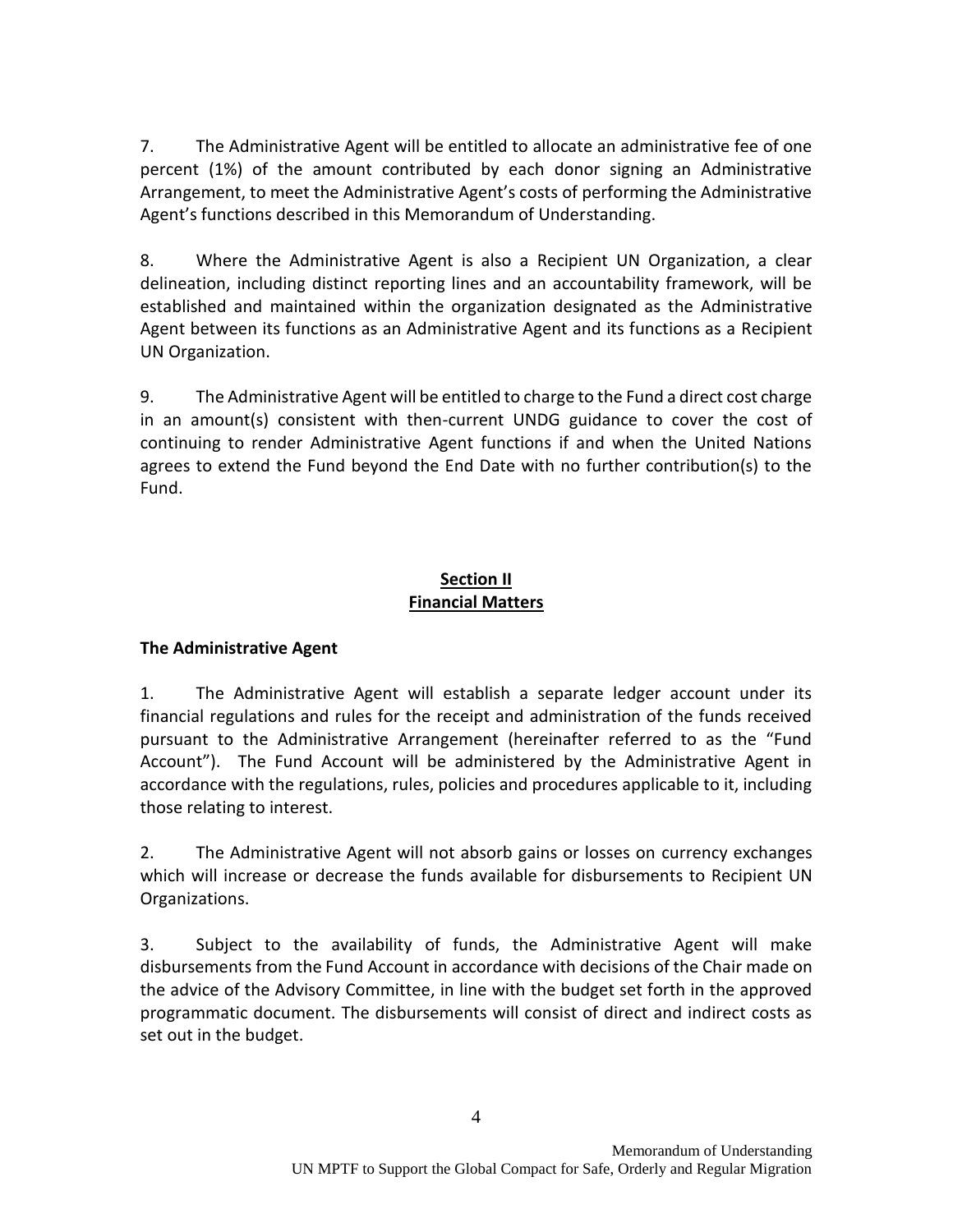4. The Administrative Agent will normally make each disbursement within five (5) business days after receipt of the relevant approved programmatic document, in accordance with the decisions received from the Chair made on the advice of the Advisory Committee in line with the TOR, along with a copy of the relevant approved programmatic document, signed by all the parties concerned. The Administrative Agent will transfer funds to each Recipient UN Organization through wire transfer. Each Recipient UN Organization will advise the Administrative Agent in writing of the bank account for transfers pursuant to the standard MOU. When making a transfer to a Recipient UN Organization, the Administrative Agent will notify that Recipient UN Organization's Treasury Operations of the following: (a) the amount transferred, (b) the value date of the transfer; and (c) that the transfer is from the MPTF Office in respect of the Fund pursuant to the standard MOU.

5. Where the balance in the Fund Account on the date of a scheduled disbursement is insufficient to make that disbursement, the Administrative Agent will consult with the Chair and make a disbursement, if any, in accordance with the decision of the Chair who may consult with the Advisory Committee.

# **Section III Reporting**

1. The Administrative Agent will provide the Chair, the Fund Advisory Committee, donors, and Recipient UN Organizations with the following reports, based on reports provided to the Administrative Agent by each Recipient UN Organization:

- (a) Statements of donor commitments, deposits and transfers to Recipient UN Organizations and other financial information, available in real time directly from the publicly accessible MPTF Office GATEWAY[\(http://mptf.undp.org\)](http://mptf.undp.org/);
- (b) Consolidated Annual Financial Report on activities implemented under the Fund as of 31 December, to be provided no later than 31 May after the end of the calendar year; and
- (c) Consolidated Final Financial Report, after the completion of all project activities financed from the Fund and including the final year of the project activities, to be provided no later than 31 May of the year after the end of the calendar year in which the financial closing of the Fund occurs.

2. The Fund Secretariat will provide the Chair, the Fund Advisory Committee, the donor(s), and Recipient UN Organizations with the following reports, based on submissions provided to the Fund Secretariat by each Recipient UN Organization: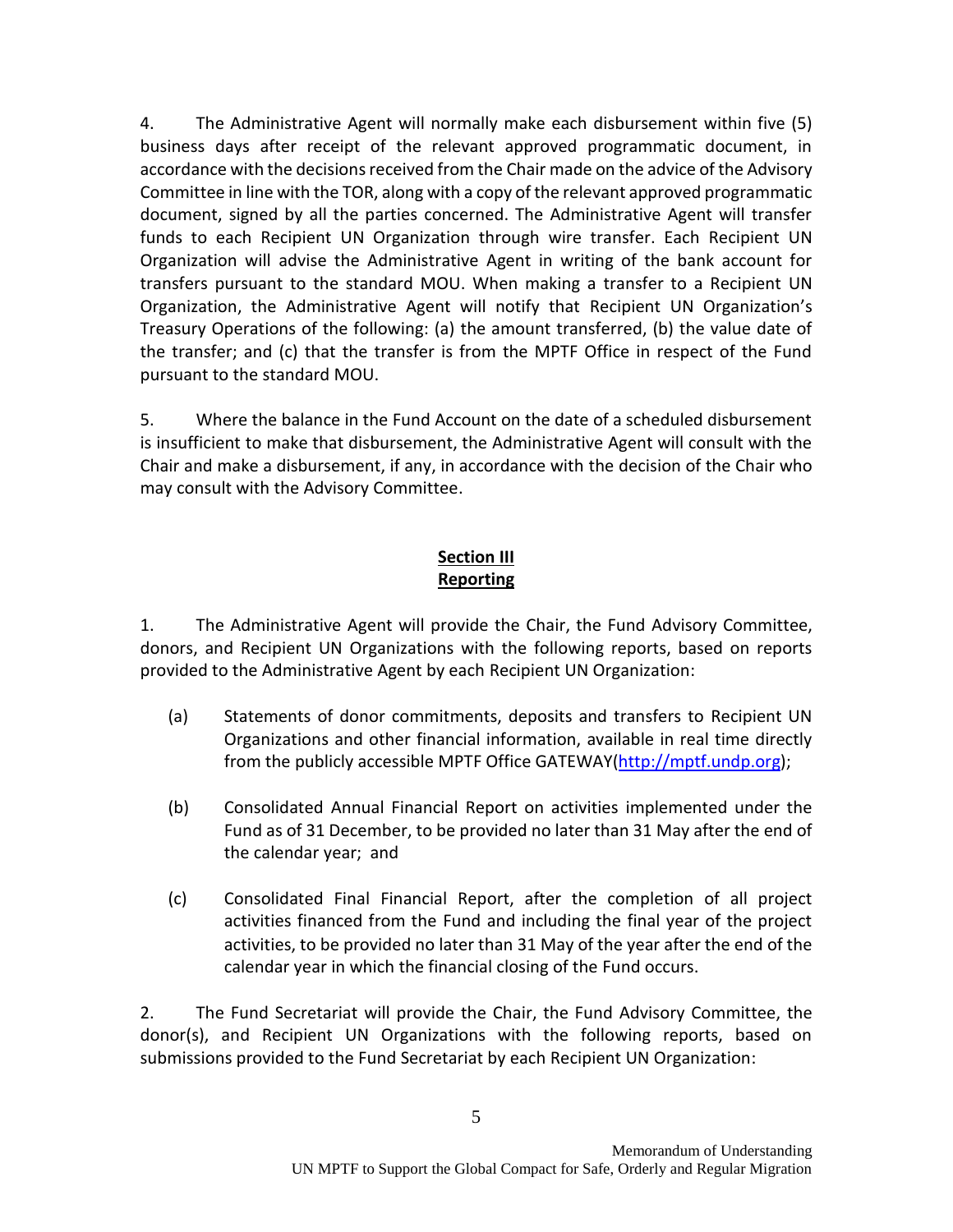- (a) Annual consolidated narrative progress reports, based on annual narrative progress reports received from Recipient UN Organizations, to be provided no later than five months (31 May) after the end of the calendar year;
- (b) Final consolidated narrative report, based on final narrative reports received from Recipient UN Organizations after the completion of the activities in the approved programmatic document and including the final year of the activities in the approved programmatic document, to be provided no later than six months (30 June) after the end of the calendar year in which the operational closure of the Fund occurs. The final consolidated narrative report will contain a summary of the results and achievements compared to the goals and objectives of the Fund.

3. The Administrative Agent will also provide the Chair, the Fund Advisory Committee, donor(s) and Recipient UN Organizations, with the following statements on its activities as Administrative Agent:

- (a) Certified annual financial statement ("Source and Use of Funds" as defined by UNDG guidelines) to be provided no later than five months (31 May) after the end of the calendar year; and
- (b) Certified final financial statement ("Source and Use of Funds") to be provided no later than five months (31 May) after the end of the calendar year in which the financial closing of the Fund occurs.

4. Consolidated reports and related documents will be posted online on the Fund webpage on the MPTF Office GATEWAY.

#### **Section IV Monitoring and Evaluation**

## Monitoring

1. Monitoring of the Fund will be undertaken in accordance with the TOR. The donor, the Chair, the Advisory Committee, the Administrative Agent and the Recipient UN Organizations will hold consultations at least annually, as appropriate, to review the status of the Fund. In addition, the donor(s), the Advisory Committee, the Administrative Agent and the Recipient UN Organizations will discuss any substantive revisions to the Fund, and promptly inform each other about any significant circumstances and major risks, which interfere or threaten to interfere with the successful achievement of the outcomes outlined in the TOR, financed in full or in part through the donor(s).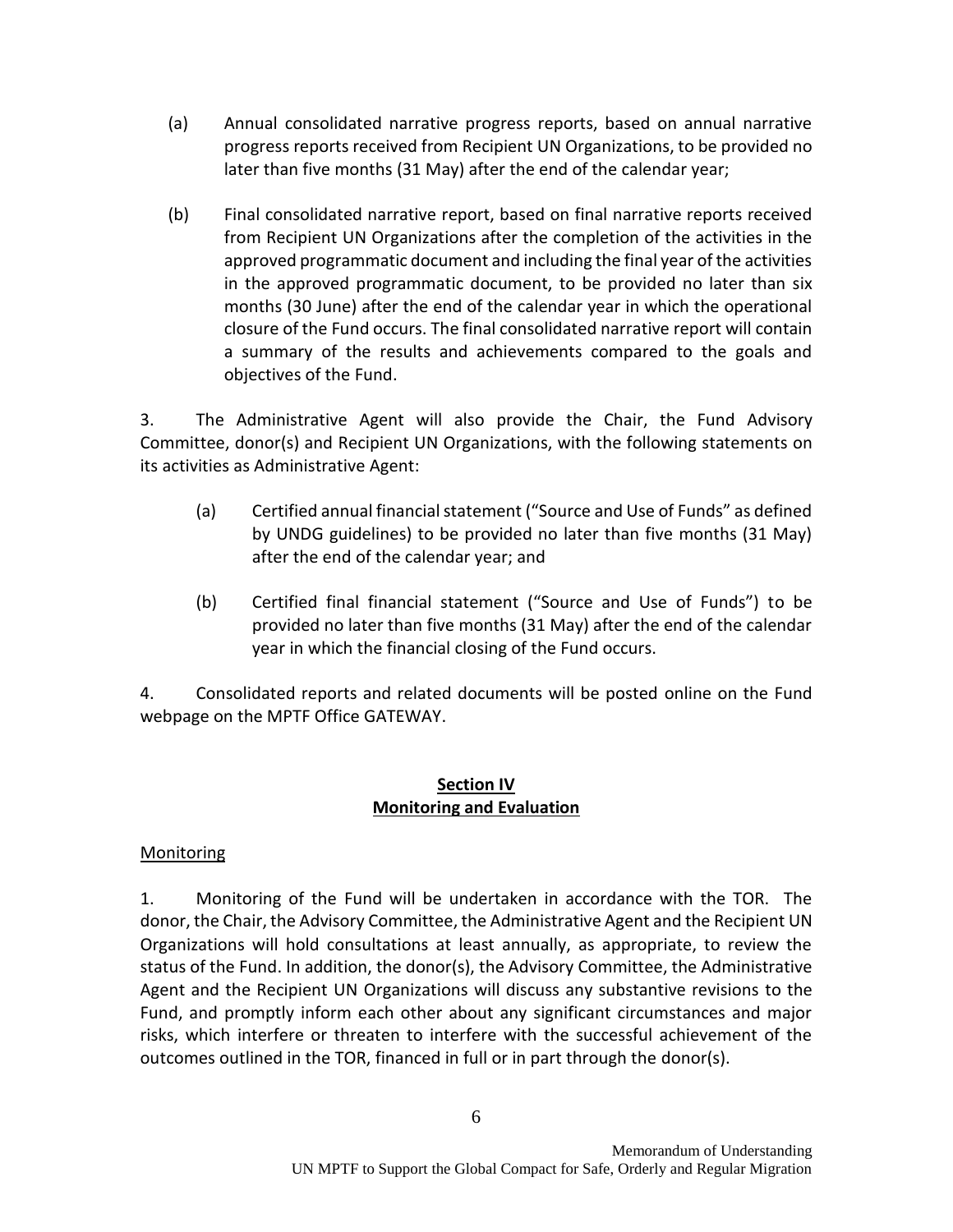# Evaluation

2. Evaluation of the Fund including, as necessary and appropriate, joint evaluation by the Recipient UN Organizations, the Administrative Agent, the donor(s), and other partners will be undertaken in accordance with the TOR.

3. The Advisory Committee will recommend a joint evaluation if there is a need for a broad assessment of results at the level of the Fund or at the level of an outcome within the Fund. The joint evaluation report will be posted on the website of the Fund maintained by the Administrative Agent [\(http://mptf.undp.org\)](http://mptf.undp.org/).

4. In addition, the Participants recognize that the donor(s) may, separately or jointly with other partners, take the initiative to evaluate or review their cooperation with the Administrative Agent and the Recipient UN Organizations, with a view to determining whether results are being or have been achieved and whether contributions have been used for their intended purposes. The Participants and the Recipient UN Organizations will be informed about such initiatives, will be consulted on the scope and conduct of such evaluations or reviews and will be invited to join. The Participants and the Recipient UN Organizations will upon request assist in providing relevant information within the limits of their regulations, rules, policies and procedures. All costs will be borne by the respective donor(s), unless otherwise agreed. It is understood by the Participants and the Recipient UN Organizations that such evaluation or review will not constitute a financial, compliance or other audit of the Fund including any programmes, projects or activities funded under the standard MOU.

# **Section V Audit**

# External and Internal Audit

1. The activities of the Administrative Agent and each Recipient UN Organization in relation to the Fund will be exclusively audited by their respective internal and external auditors in accordance with their own financial regulations and rules. The corresponding external and internal audit reports will be disclosed publicly unless the relevant policies and procedures of the Administrative Agent or each Recipient UN Organization provide otherwise.

## Joint Internal Audits

2. The Internal Audit Services of the Participants and the Recipient UN Organizations involved in the Fund may consider conducting joint internal audits thereof in accordance with the Framework for Joint Internal Audits of UN Joint Activities, including its risk-based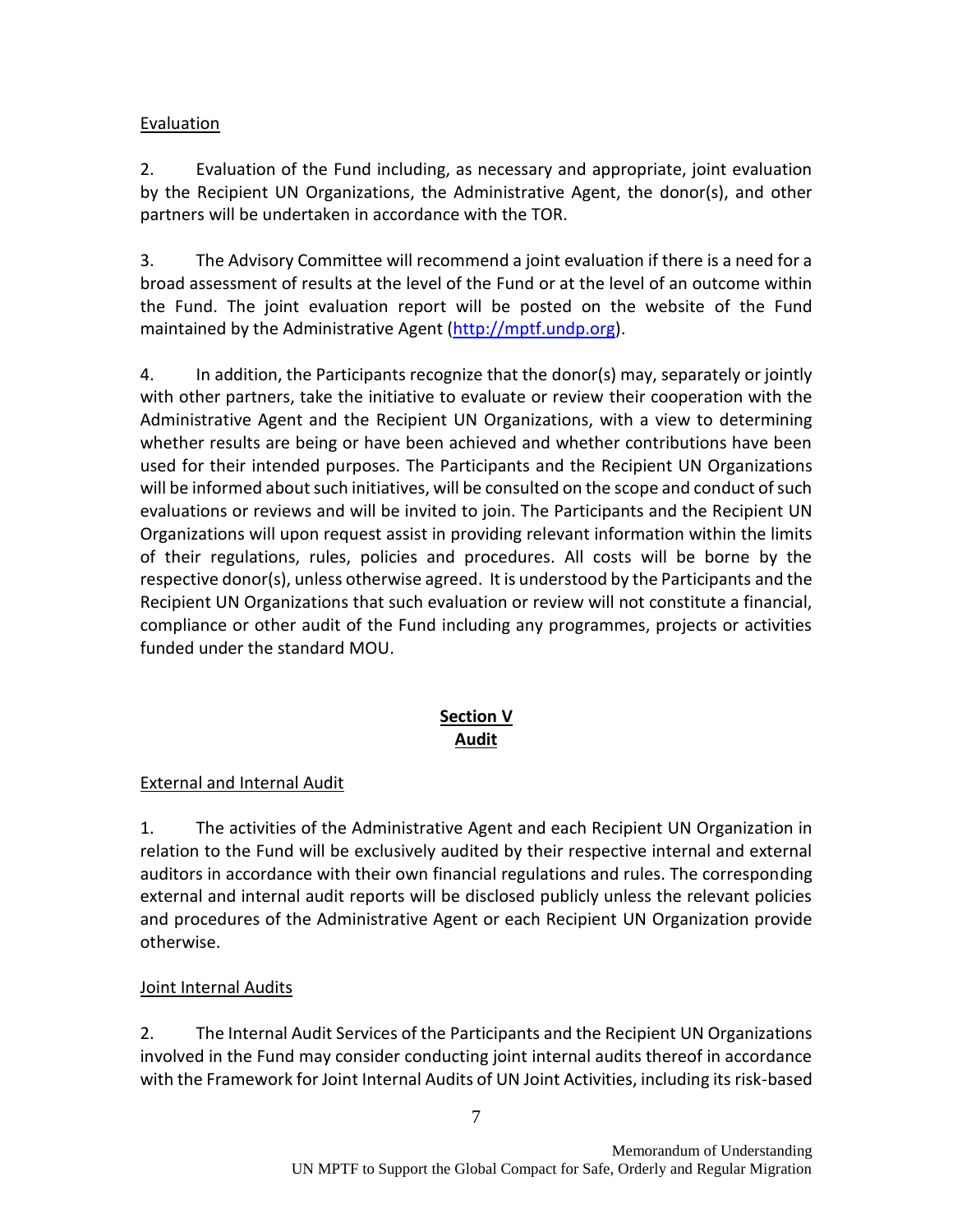approach and provisions for disclosure of internal audit reports related to the Fund. In doing so, the Internal Audit Services of the Participants and the Recipient UN Organizations will consult with the Chair of the Advisory Committee.

#### Cost of Internal Audits

3. The total costs of internal audit activities in relation to the Fund will be borne by the Fund.

## Audits of Implementing Partners

4. The part of the Contribution transferred by a Recipient UN Organization to its implementing partners for activities towards the implementation of the Fund will be audited as provided under that Recipient UN Organization's financial regulations and rules, as well as its policies and procedures. The disclosure of the corresponding audit reports will be made according to the policies and procedures of that Recipient UN Organization.

#### **Section VI Communication and Transparency**

1. Subject to the regulations, rules, policies and procedures of the Participants and the Recipient UN Organizations, each Participant will take appropriate measures to publicize the Fund and to give due credit to the other Participant and Recipient UN Organizations. Information given to the press, to the beneficiaries of the Fund, all related publicity material, official notices, reports and publications, will highlight the results achieved and acknowledge the role of the donors, the Recipient UN Organizations, the Participants and any other relevant entities. In particular, the Participants will include and ensure due recognition of the role of each Recipient UN Organization and national partner in all external communications relating to the Fund.

2. The Participants in consultation with the Recipient UN Organizations will ensure that decisions regarding the review and approval of the Fund as well as periodic reports on the progress of implementation of the Fund are posted, where appropriate, for public information on the website of the Administrative Agent [\(http://mptf.undp.org\)](http://mptf.undp.org/). Such reports and documents may include approved programmes and programmes awaiting approval, fund level annual financial and progress reports and external evaluations, as appropriate.

3. The Participants and the Recipient UN Organizations are committed to principles of transparency with regard to the implementation of the Fund, consistent with their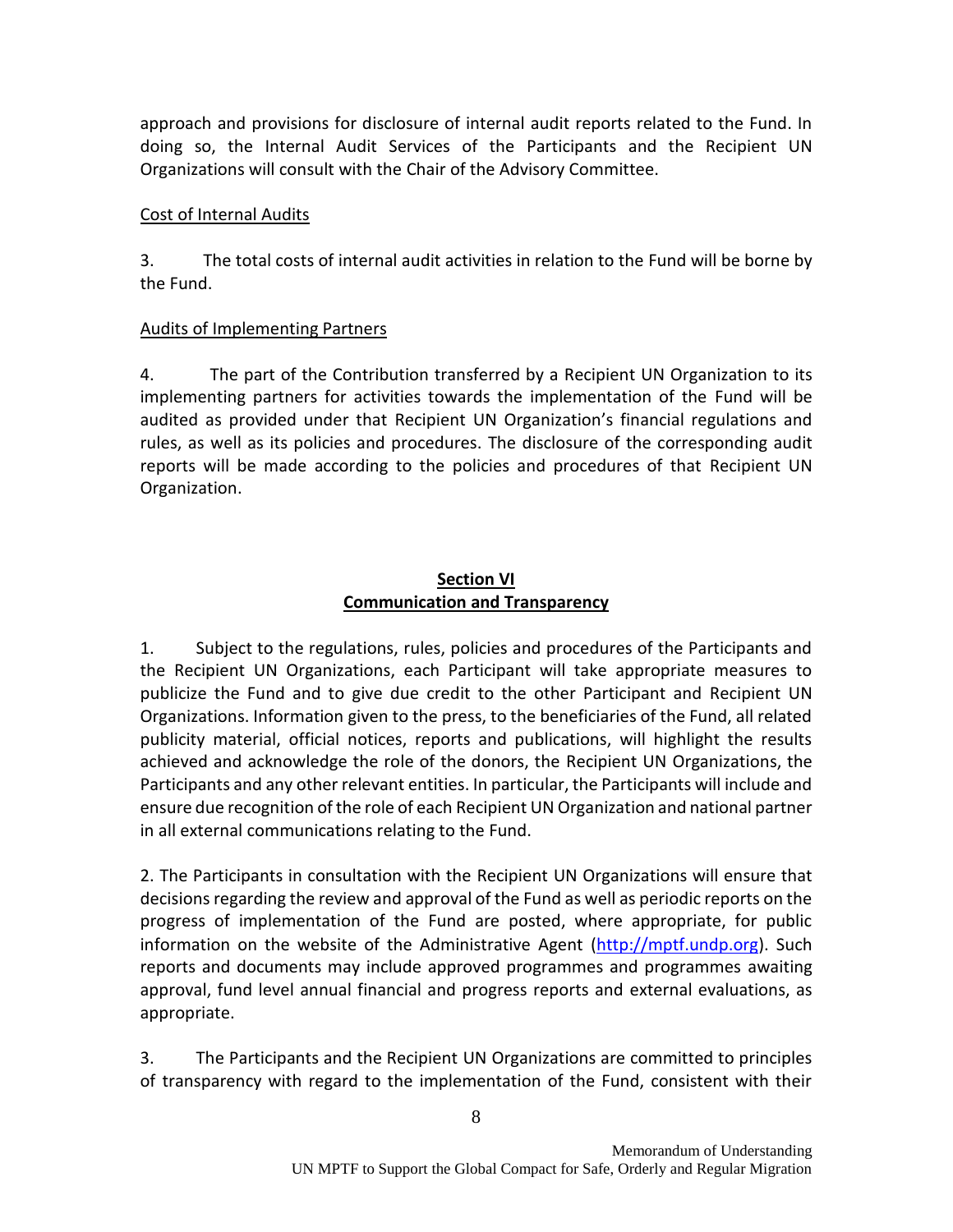respective regulations, rules, policies and procedures. The donors, the Participants, and the Recipient UN Organization, will endeavor to consult prior to publication or release of information regarded as sensitive.

# **Section VII Expiration, Modification and Termination**

1. This Memorandum of Understanding will expire upon the delivery to the donor(s) of the certified final financial statement pursuant to Section III, paragraph 3 (b).

2. This Memorandum of Understanding may be modified only by written agreement between the Participants.

3. Any of the Participants may terminate from this Memorandum of Understanding upon giving thirty (30) days' written notice to the other Participant to this Memorandum of Understanding subject to the continuance in force of paragraph 5 below for the purpose therein stated.

4. The Administrative Agent's appointment may be terminated earlier by the Administrative Agent (on the one hand) or by the United Nations (on the other hand) on thirty (30) days' written notice to the other Participant, subject to the continuance in force of paragraph 5 below for the purpose therein stated. In the event of such termination, the Participants will agree on measures to bring all activities to an orderly and prompt conclusion so as to minimize costs and expense.

5. Commitments assumed by the Recipient UN Organizations under the standard Memorandum of Understanding will survive the termination of this Memorandum of Understanding by the Administrative Agent or the United Nations to the extent necessary to permit the orderly conclusion of the activities and the completion of final reports, the withdrawal of personnel, funds and property, the settlement of accounts between the AA and Recipient UN Organizations hereto and the settlement of contractual liabilities that are required in respect of any subcontractors, consultants or suppliers.

6. Any balance remaining in the individual Recipient UN Organizations' separate ledger accounts after operational completion of the activities for which they are responsible under the approved programmatic document will be returned to the Fund Account as soon as administratively feasible and before financial closure of those activities. Any balance remaining in the Fund Account upon completion of the Fund will be used for a purpose mutually agreed upon or returned to the donor(s) in proportion to their contribution to the Fund as decided upon by the donor(s) and the Chair, upon the recommendations of the Advisory Committee.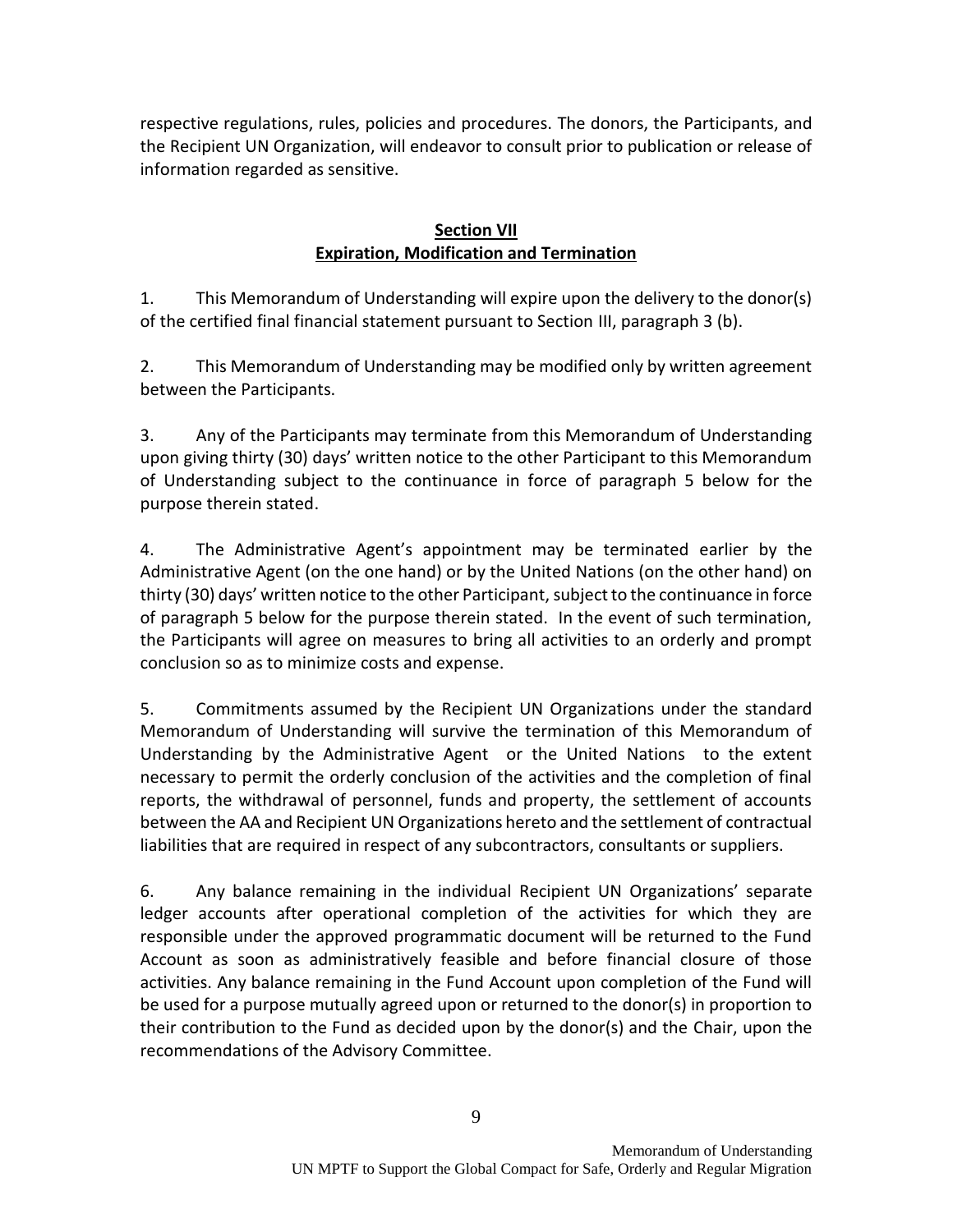#### **Section VIII Notices**

1. Any action required or permitted to be taken under this Memorandum of Understanding may be taken on behalf of the United Nations by the Chair, and on behalf of the Administrative Agent by the Executive Coordinator of the MPTF Office, or his or her designated representative.

2. Any notice or request required or permitted to be given or made in this Memorandum of Understanding will be in writing to the Chair and to the Executive Coordinator of the MPTF Office. Such notice or request will be deemed to be duly given or made when it will have been delivered by hand, mail or any other agreed means of communication to the Participant to which it is required to be given or made, at such Participant's address specified in ANNEX D to this Memorandum of Understanding or at such other address as the Participant will have specified in writing to the Participant giving such notice or making such request.

# **Section IX Entry into Effect**

This Memorandum of Understanding will come into effect upon signature thereof by the Participants and will continue in effect until it expires or is terminated.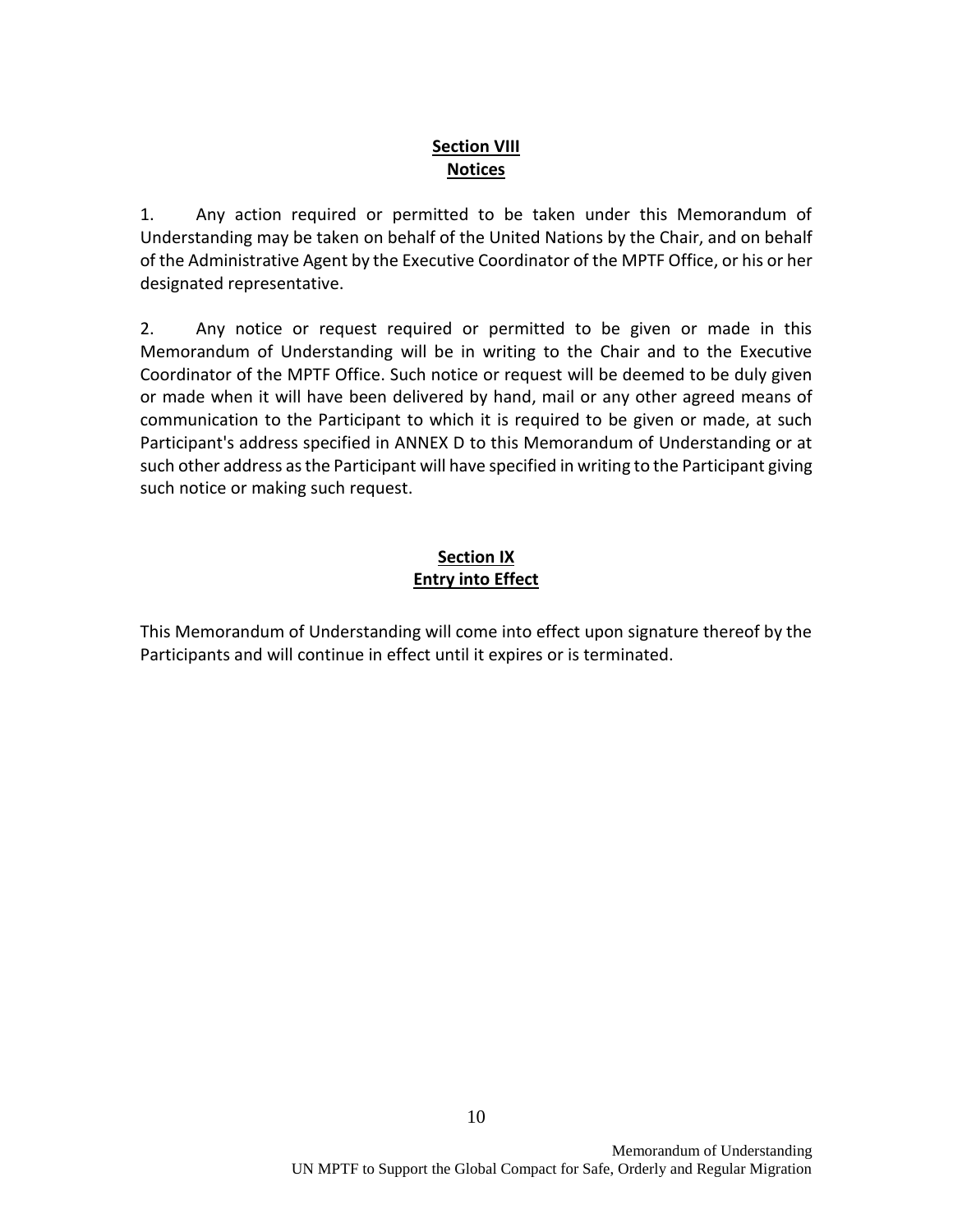#### **Section X Settlement of Disputes**

The Participants will use their best efforts to promptly settle through direct negotiations any dispute, controversy or claim arising out of or in connection with this Memorandum of Understanding or any breach thereof. Any such dispute, controversy or claim which is not settled within sixty (60) days from the date either Participant has notified the other Participant of the nature of the dispute, controversy or claim and of the measures which should be taken to rectify it, the matter shall be deferred to the Secretary-General of the United Nations for resolution.

**IN WITNESS WHEREOF**, the undersigned, duly authorized representatives of the respective Participants, have signed this Memorandum of Understanding in English in two copies.

*For UNDP Multi-Partner Trust Fund Office For the United Nations:*

Signature: The contract of the Signature:  $\sim$  Signature:  $\sim$  Signature:  $\sim$  2007.

Name: Jennifer Topping Name: Louise Arbour Title: Executive Coordinator, Title: United Nations Special

Place: New York **Place: New York** Place: New York Date: 3 April 2017 Date: 3 April 2017

Multi-Partner Trust Fund Office Representative of the Secretary-General (SRSG) for International Migration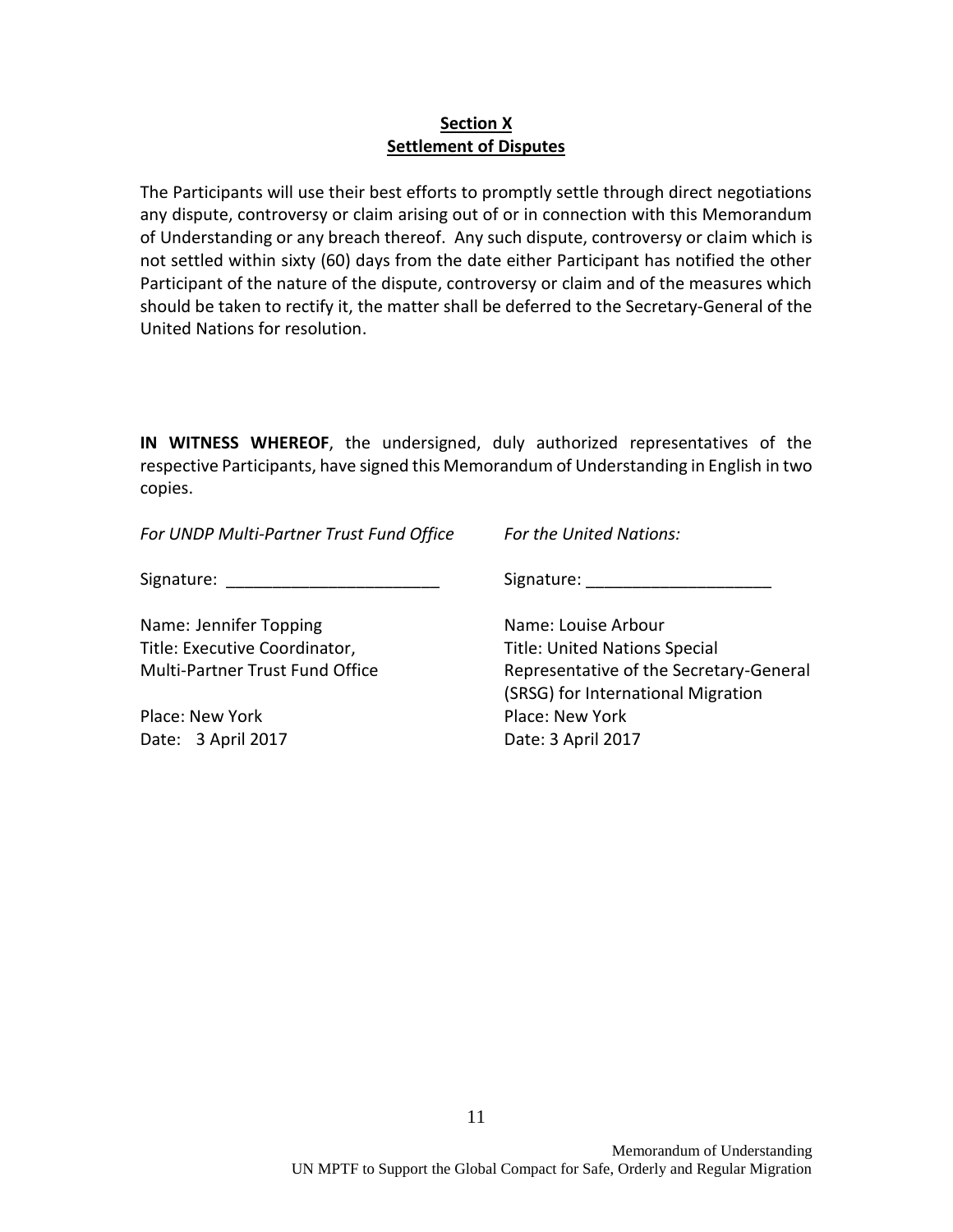\*\*\*\*\*\*\*\*\*\*\*\*\*\*\*\*\*\*\*\*\*\*\*\*\*\*\*\*\*\*\*\*\*\*\*\*\*\*\*\*\*\*\*\*\*\*\*\*\*\*\*\*\*\*\*\*\*\*\*\*\*\*\*\*\*\*\*\*

ANNEX A: Terms of Reference of the UN MPTF to Support the Global Compact for Safe, Orderly and Regular Migration

#### \*\*\*\*\*\*\*\*\*\*\*\*\*\*\*\*\*\*\*

ANNEX B: Standard Memorandum of Understanding between the Administrative Agent and the Recipient UN Organizations

\*\*\*\*\*\*\*\*\*\*\*\*\*\*\*\*\*\*\*

ANNEX C: Standard Administrative Arrangement between the Donor and the Administrative Agent

\*\*\*\*\*\*\*\*\*\*\*\*\*\*\*\*\*\*\*

ANNEX D: Notices

\*\*\*\*\*\*\*\*\*\*\*\*\*\*\*\*\*\*\*